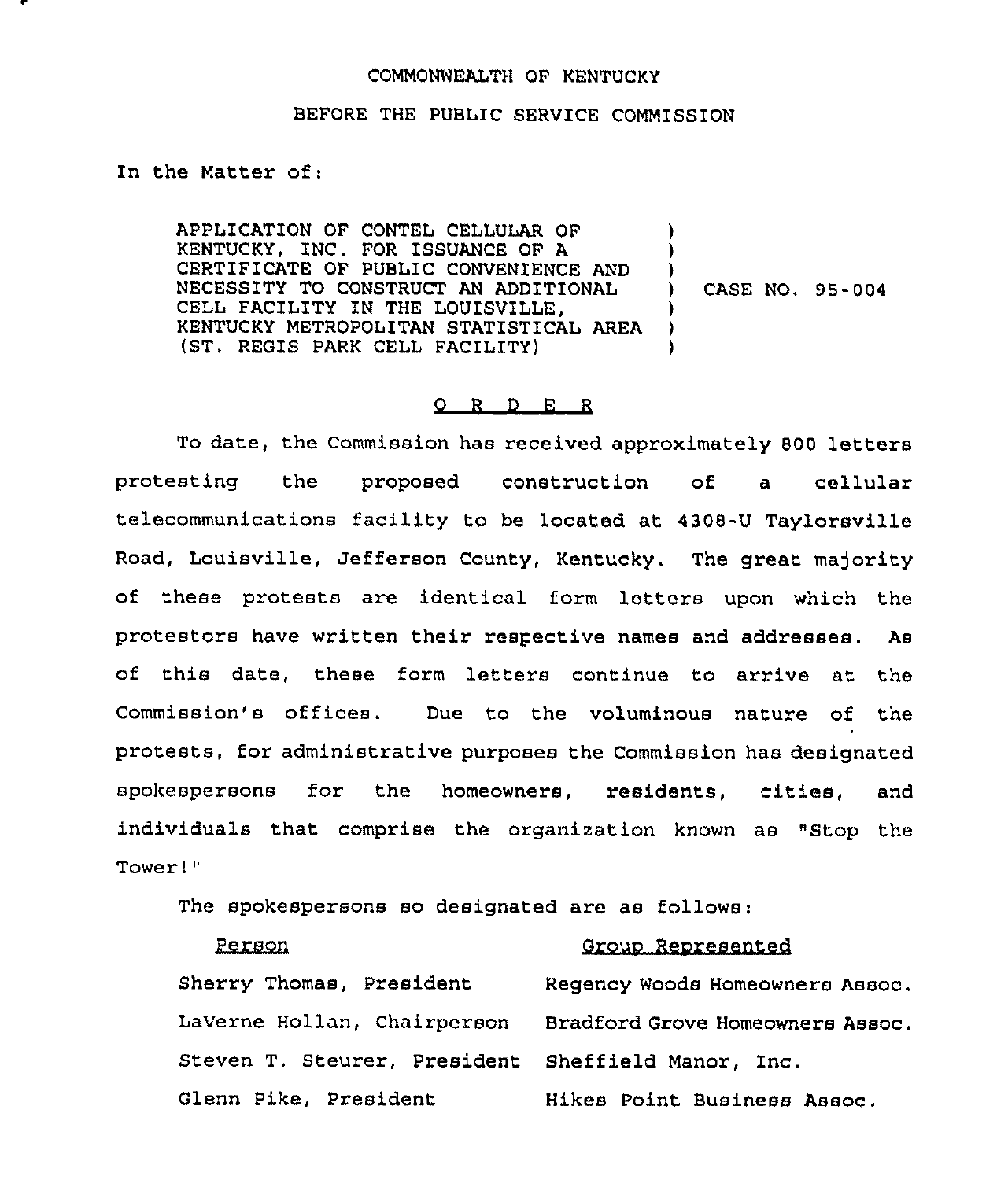Marshall Sanders, Mayor City of Lincolnshire Charles G. Bartman President, "Stop the Tower)" Those persons whose protests were sent, and continue to be sent, to the Commission on identical form letters supplied by "Stop the Tower!," the<br>organization of which organization of which Mr. Bartman is President.

IT IS THEREFORE ORDERED that:

1. Contel Cellular of Kentucky, Inc. ("Contel Cellular") shall respond to the protestors' concerns by certified letter, within 20 days of the date of this Order.

2. Contel Cellular shall respond to the individuals or designated spokespersons as set out in Attachment <sup>A</sup> to this Order.

3. Contel Cellular shall file a copy of each certified letter and dated receipt, within <sup>7</sup> days of the date on the receipt.

Done at Frankfort, Kentucky, this 6th day of February, 1995.

PUBLIC SERVICE COMMISSION

For the Commission

ATTEST: De Mile